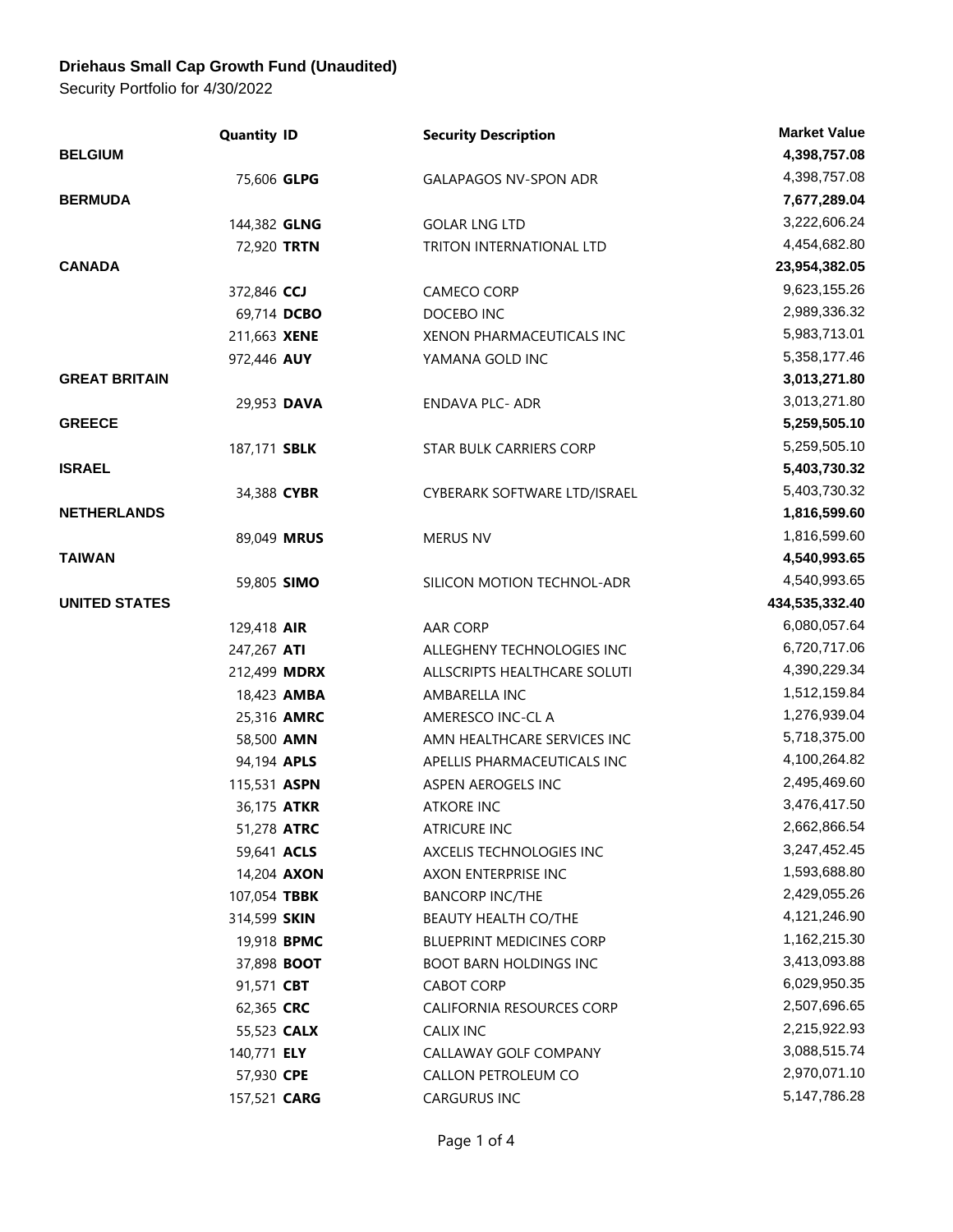| 31,030 CWST         |                    | CASELLA WASTE SYSTEMS INC-A     | 2,551,907.20    |
|---------------------|--------------------|---------------------------------|-----------------|
| 74,998 CELH         |                    | CELSIUS HOLDINGS INC            | 3,899,896.00    |
| 137,971 <b>CNTA</b> |                    | CENTESSA PHARMACEUTICALS PLC    | 1,203,107.12    |
| 51,798 GTLS         |                    | <b>CHART INDUSTRIES INC</b>     | 8,744,538.36    |
| 51,164 CIVI         |                    | <b>CIVITAS RESOURCES INC</b>    | 2,999,233.68    |
| 241,616 CNM         |                    | CORE & MAIN INC-CLASS A         | 5,740,796.16    |
| 225,867 <b>CRNX</b> |                    | CRINETICS PHARMACEUTICALS IN    | 4,589,617.44    |
| 247,572 <b>CYTK</b> |                    | <b>CYTOKINETICS INC</b>         | 9,870,695.64    |
| 165,086 PLAY        |                    | DAVE & BUSTER'S ENTERTAINMEN    | 7,511,413.00    |
| 152,136 DICE        |                    | DICE THERAPEUTICS INC           | 3,091,403.52    |
| 32,703 DOCN         |                    | DIGITALOCEAN HOLDINGS INC       | 1,289,479.29    |
| 308,201 NAPA        |                    | DUCKHORN PORTFOLIO INC/THE      | 5,985,263.42    |
| 63,112 <b>BROS</b>  |                    | DUTCH BROS INC-CLASS A          | 3,014,860.24    |
| 80,940 <b>EWCZ</b>  |                    | EUROPEAN WAX CENTER INC-A       | 2,221,803.00    |
| 255,415 <b>EVRI</b> |                    | EVERI HOLDINGS INC              | 4,434,004.40    |
| 135,018 AQUA        |                    | EVOQUA WATER TECHNOLOGIES CO    | 5,628,900.42    |
| 25,075 EXPO         |                    | <b>EXPONENT INC</b>             | 2,402,435.75    |
| 23,960 <b>FIVN</b>  |                    | FIVE9 INC                       | 2,637,996.00    |
| 246,507 FLR         |                    | <b>FLUOR CORP</b>               | 6,101,048.25    |
| 121,030 FLYW        |                    | FLYWIRE CORP-VOTING             | 3,692,625.30    |
| 55,675 <b>FRPT</b>  |                    | FRESHPET INC                    | 5, 197, 261. 25 |
| 33,336 FCN          |                    | FTI CONSULTING INC              | 5,257,420.56    |
|                     | 32,006 THRM        | <b>GENTHERM INC</b>             | 2,157,844.52    |
| 74,655 GBX          |                    | <b>GREENBRIER COMPANIES INC</b> | 3,188,515.05    |
| 174,652 <b>HALO</b> |                    | HALOZYME THERAPEUTICS INC       | 6,968,614.80    |
| 141,734 HP          |                    | <b>HELMERICH &amp; PAYNE</b>    | 6,524,016.02    |
| 19,918 HRI          |                    | <b>HERC HOLDINGS INC</b>        | 2,545,918.76    |
| 117,660 HTZ         |                    | HERTZ GLOBAL HLDGS INC          | 2,360,259.60    |
| 181,241 TWNK        |                    | <b>HOSTESS BRANDS INC</b>       | 4,112,358.29    |
| 61,959 NARI         |                    | <b>INARI MEDICAL INC</b>        | 5,000,091.30    |
| 38,417 INSP         |                    | INSPIRE MEDICAL SYSTEMS INC     | 7,904,681.92    |
| 79,698 ITCI         |                    | INTRA-CELLULAR THERAPIES INC    | 4,033,515.78    |
| 173,765 KBR         |                    | <b>KBR INC</b>                  | 8,554,450.95    |
| 49,023 KNSL         |                    | KINSALE CAPITAL GROUP INC       | 10,867,908.87   |
| 93,395 KEX          |                    | <b>KIRBY CORP</b>               | 6,089,354.00    |
| 212,081 DNUT        |                    | <b>KRISPY KREME INC</b>         | 2,816,435.68    |
| 104,216 LNTH        |                    | LANTHEUS HOLDINGS INC           | 6,920,984.56    |
| 232,874 LTHM        |                    | LIVENT CORP                     | 4,974,188.64    |
| 352,865 MGY         |                    | MAGNOLIA OIL & GAS CORP - A     | 8,200,582.60    |
|                     | 46,463 MANT        | MANTECH INTERNATIONAL CORP-A    | 3,732,837.42    |
| 155,177 <b>MTDR</b> |                    | <b>MATADOR RESOURCES CO</b>     | 7,575,741.14    |
| 41,889 MGPI         |                    | MGP INGREDIENTS INC             | 3,825,722.37    |
| 65,710 MEG          |                    | MONTROSE ENVIRONMENTAL GROUP    | 2,981,262.70    |
| 224,308 MP          |                    | <b>MP MATERIALS CORP</b>        | 8,532,676.32    |
|                     | 16,561 <b>MUSA</b> | MURPHY USA INC                  | 3,868,649.60    |
| 32,956 NXST         |                    | NEXSTAR MEDIA GROUP INC-CLA     | 5,220,889.52    |
| 133,717 NUVL        |                    | NUVALENT INC-A                  | 1,375,947.93    |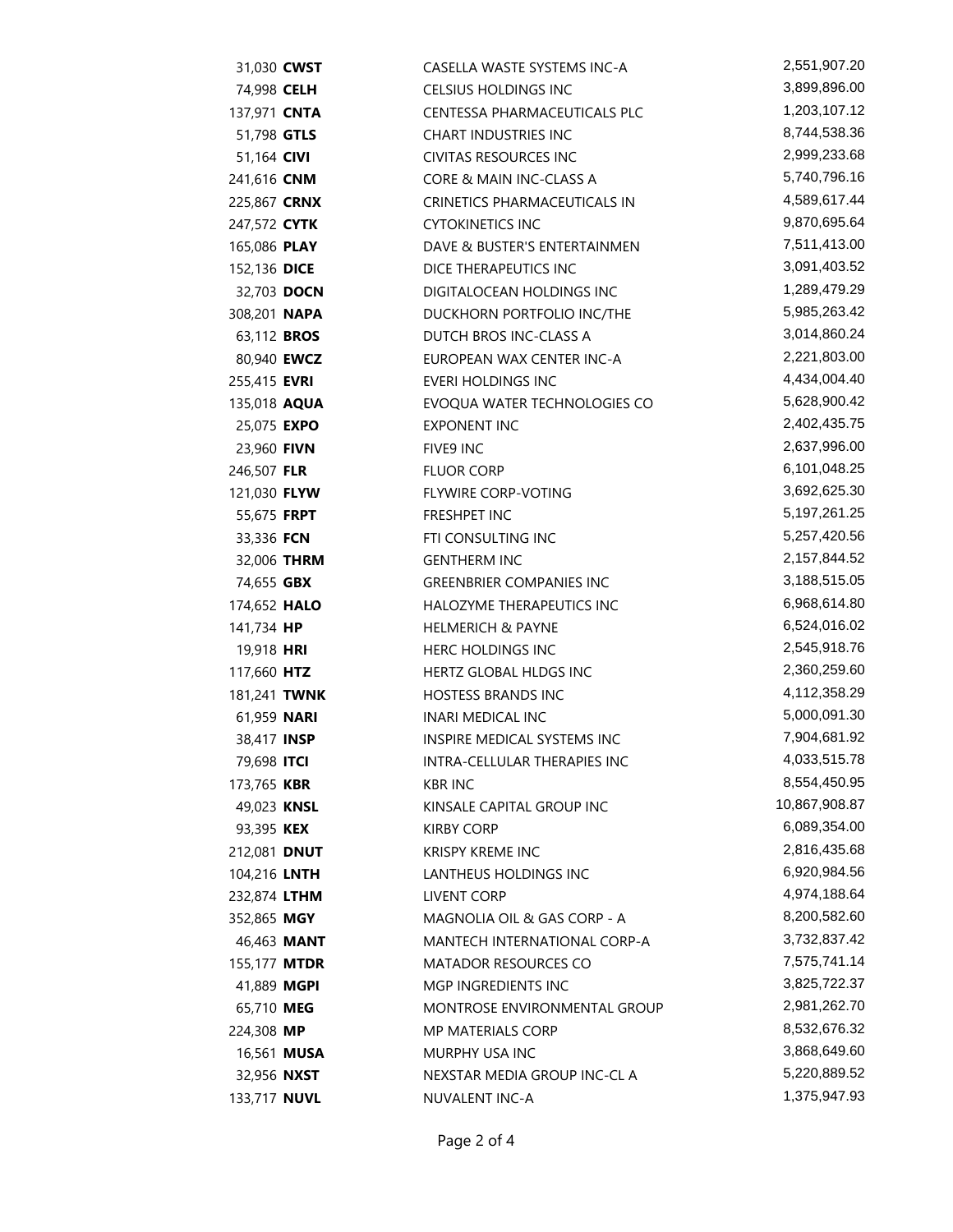| 30,891 OLLI         |             | <b>OLLIE'S BARGAIN OUTLET HOLDI</b>  | 1,484,312.55 |
|---------------------|-------------|--------------------------------------|--------------|
| 73,756 PCRX         |             | PACIRA PHARMACEUTICALS INC           | 5,499,984.92 |
| 194,279 <b>PTEN</b> |             | PATTERSON-UTI ENERGY INC             | 3,193,946.76 |
| 31,474 <b>PCTY</b>  |             | PAYLOCITY HOLDING CORP               | 5,968,414.62 |
| 48,757 PFGC         |             | PERFORMANCE FOOD GROUP CO            | 2,401,282.25 |
| 227,375 WOOF        |             | PETCO HEALTH AND WELLNESS CO         | 4,379,242.50 |
| 540,719 PLYA        |             | PLAYA HOTELS & RESORTS NV            | 5,104,387.36 |
| 120,244 RMBS        |             | <b>RAMBUS INC</b>                    | 2,995,278.04 |
| 72,577 <b>RRR</b>   |             | <b>RED ROCK RESORTS INC-CLASS A</b>  | 3,190,484.92 |
| 331,122 RLAY        |             | RELAY THERAPEUTICS INC               | 7,890,637.26 |
| 71,526 RHP          |             | RYMAN HOSPITALITY PROPERTIES         | 6,686,250.48 |
| 42,320 <b>SCHN</b>  |             | SCHNITZER STEEL INDS INC-A           | 1,931,061.60 |
| 145,383 <b>SEAS</b> |             | SEAWORLD ENTERTAINMENT INC           | 9,804,629.52 |
|                     | 34,768 SWAV | SHOCKWAVE MEDICAL INC                | 5,254,487.84 |
| 81,143 SHYF         |             | Shyft Group Inc/The                  | 2,066,712.21 |
| 62,986 SMPL         |             | SIMPLY GOOD FOODS CO/THE             | 2,623,366.90 |
| 74,123 SKY          |             | Skyline Champion Corp                | 3,783,237.92 |
| 145,902 SPR         |             | SPIRIT AEROSYSTEMS HOLD-CL A         | 6,133,720.08 |
| 154,518 SWTX        |             | SPRINGWORKS THERAPEUTICS INC         | 6,630,367.38 |
| 18,385 STAA         |             | STAAR SURGICAL CO                    | 1,049,599.65 |
| 107,130 <b>STER</b> |             | STERLING CHECK CORP                  | 2,783,237.40 |
| 24,556 <b>SGRY</b>  |             | <b>SURGERY PARTNERS INC</b>          | 1,256,284.96 |
| 46,096 TENB         |             | <b>TENABLE HOLDINGS INC</b>          | 2,545,882.08 |
| 66,952 TRNO         |             | <b>TERRENO REALTY CORP</b>           | 4,870,758.00 |
| 23,466 TTEK         |             | TETRA TECH INC                       | 3,268,344.48 |
| 29,827 TBK          |             | <b>TRIUMPH BANCORP INC</b>           | 2,071,186.88 |
| 153,720 UNVR        |             | UNIVAR INC                           | 4,476,326.40 |
| 28,078 VC           |             | <b>VISTEON CORP</b>                  | 2,940,047.38 |
| 75,188 WFRD         |             | <b>WEATHERFORD INTERNATIONAL PL</b>  | 2,427,068.64 |
| 246,938 WSC         |             | <b>WILLSCOT MOBILE MINI HOLDINGS</b> | 8,667,523.80 |
| 221,001 XPOF        |             | XPONENTIAL FITNESS INC-A             | 4,579,140.72 |
| 8,971 ZS            |             | <b>ZSCALER INC</b>                   | 1,818,780.54 |

| Stock Total:     | 490.599.861.04 |
|------------------|----------------|
| Cash:            | 13.154.110.98  |
| Portfolio Total: | 503,753,972.02 |

Source: Driehaus Capital Management LLC